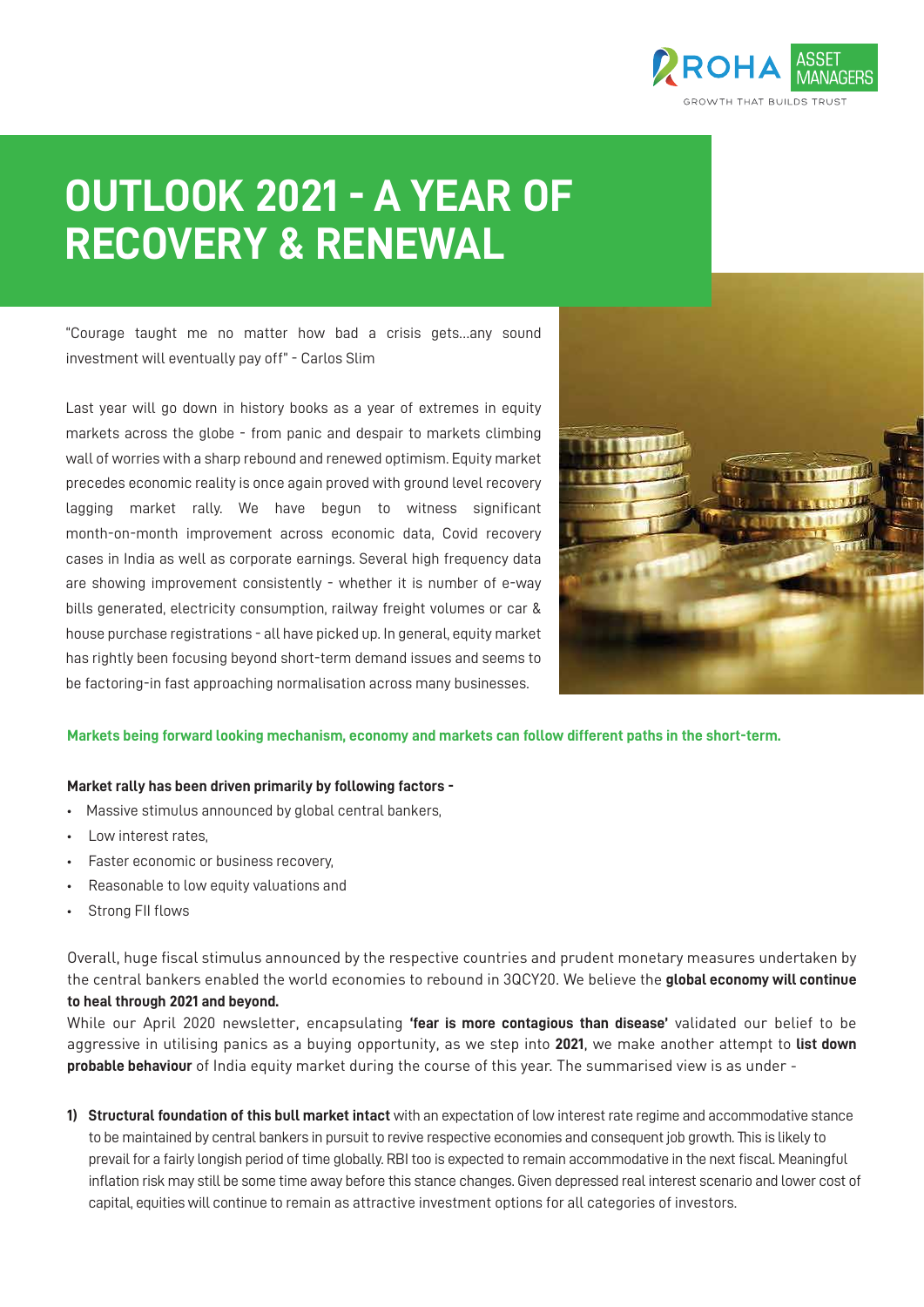

# **"Interest rates are to asset prices what gravity is to the apple. When there are low interest rates, there is a very low gravitational pull on asset prices." - Warren Buffett**

- **2) Emerging market flows likely to sustain -** With further stimulus and considering US debt at elevated levels, a potential depreciation of the dollar will serve as a useful tailwind for Emerging markets (EMs). This is expected to drive flows into the EMs. Given current scenario of subdued return from fixed incomes globally and continued soft monetary policy by the global central bankers, India is likely to continue getting a significant share of FII flows in 2021 as well. Factors, driving FII inflows into Indian equities include relative higher returns from Indian economy compared to several developing & developed nations, prospects of corporate earnings recovery, government reforms, low interest rates, weaker dollar and stable rupee (due to higher forex reserves).
- **3) Corporate earnings to drive next stage of rally** Despite one of the worst human crises in recent years; government stimulus, decent monsoon, some element of pent-up demand, low interest rates, improving liquidity and higher degree operating leverage are some of the factors that contributed to improved corporate sentiments. We may be **staring at the start of multi-year economic expansion** phase because of multiple macro tailwinds.

 We remain optimistic on corporate earnings recovery with accelerating openings and higher consumer spending increases as vaccines are rolled out. A serious effort to revisit cost-structures and extract savings from all possible areas will aid in margin recovery despite some off-sets from commodity cost increases.

 Private banks, which have made excess provisions are likely to lead earnings upgrade cycle. Autos, especially the truck segment would be next to clock volume growth while IT sector will witness upgrades due to shift to digital and accelerated tech spending post pandemic. Integrated metals players like steel besides non-ferrous (aluminium/zinc) will see sharpest earning growth on price increases. Consumer durables (washing machines, kitchen appliances) and building material (pipes, tiles/sanitary-ware/wood panels) will post a strong come back. Agri-input, specialty chemicals & pharma will be on a steady growth path.

#### **Stock prices are nothing but slaves to earnings**

**4) Rally to become broad-based & divergence to narrow -** Divergence in valuations across sectors is still high. Disparities in value exist across sectors, company and market caps. As such, from a valuations perspective, the erstwhile polarised market is becoming broad-based and this trend is likely to continue. Despite the strong rally, there is still disparity between performance of various sectors or companies and there are several pockets of value. As the market spends more time in bullish phase, 2nd line stocks or value or distress companies including the likes of cyclicals, utilities, manufacturing sector will continue to get recognised in terms of relative undervaluation. In small caps specifically, mean eversion of distress valuation is happening deeper down the market cap curve. Small caps recover the most when economy recovers and interest rates are kept low. We believe out of favour value opportunities exist and will outperform expensive quality stocks going forward.

#### **Price is what you pay; value is what you get – Ben Graham**

**5) Sharp but short-lived corrections on the way -** Post this rally, it may be reasonable to see some consolidation or periodic corrections, including risk of developed market sell-off triggering correction in EMs. However, we expect India market declines or corrections to be violent & sharp but short lived given that incrementally factories & businesses are accelerating back to pre-covid levels. Easy money is made in times of investing & hunting for bargains during panics, a time & year that just went by. Investors will have to brave hurdles of corrections with patience for eventual returns.

#### **Markets test patience and reward conviction.**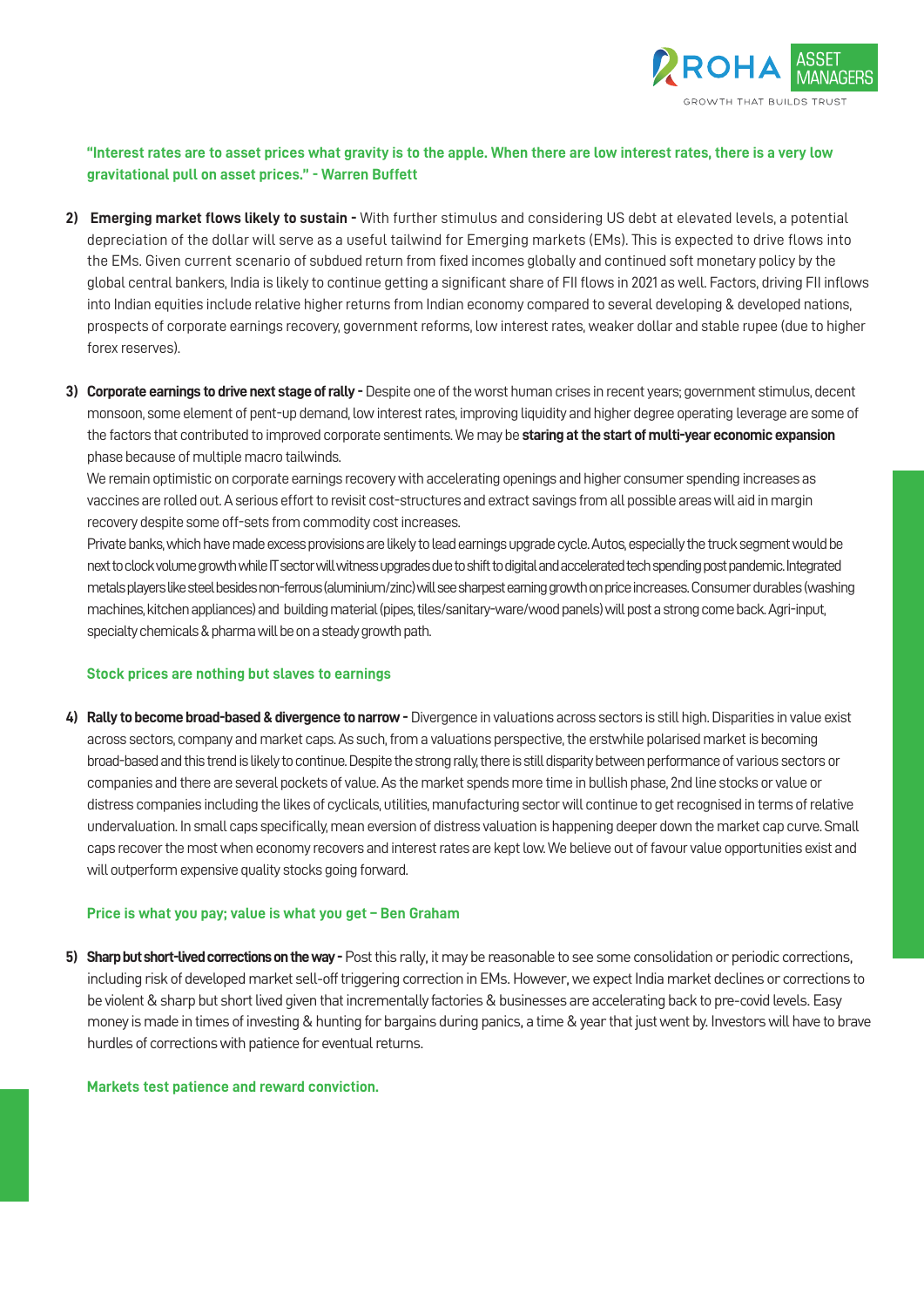# **EMERGING AND FUTURE BUSINESS TRENDS IN INDIA**



# **1) Rise of India's manufacturing**

 Now given current geopolitical scenario where a large number of nations started looking for China's alternatives in the aftermath of COVID-19 outbreak, India is catching the eyes of a large number of global companies to set up their manufacturing base. The government's Performance Linked Incentives (PLI) scheme is likely to play a vital role in achieving size and scale in manufacturing segment. Total outlay for this scheme is estimated at Rs 1.5-1.7tn. Even if we assume 5% of production value is an incentive, minimum production due to PLI scheme can be close to a whopping Rs 35tn in five years ! A huge leap indeed



#### **2) Restart of private capex cycle**

We believe that finally private capex cycle may start driven by several factors like low/negative real interest rate, India becoming part of global supply chain due to China +1 strategy, improving cost competitiveness, creating land banks & its acquisition for industrial projects, initiation of labour reforms, production linked incentive scheme, Rs 105tn Infrastructure pipeline, reduced corporate tax rate (15%) for new manufacturing units and favourable tariff policies to aggressively support local manufacturing. Progress on PLI along with the continued protectionist measures (import duties on Chinese goods) will crucially determine the capex activities for some key sectors such as auto, electronic manufacturing etc. Additionally, we shall continue to witness anti-China elements aiding the pharmaceuticals (API) and specialty chemical companies.

#### **Manufacturing and capex oriented sectors are best placed now than ever before to ride the new growth cycle.**

### **3) Digitisation & Green technology, the next big thing**

 Digitisation wave has already accelerated by many years due to covid environment and can benefit technology service & platform providers, e-commerce companies across various verticals in retail, lending & insurance. Besides, there will be increasing thrust on automation and green technology that will benefit players in robotics, AI (artificial intelligence) and renewable energy. The green transformation of some of the traditional industries could be just a tipping point that will accelerate with government regulations, carbon neutral targets and subsidies to achieve replacement of fossil-fuel with renewable energy, accelerate electric vehicles and use of digital solutions to improve efficiency.